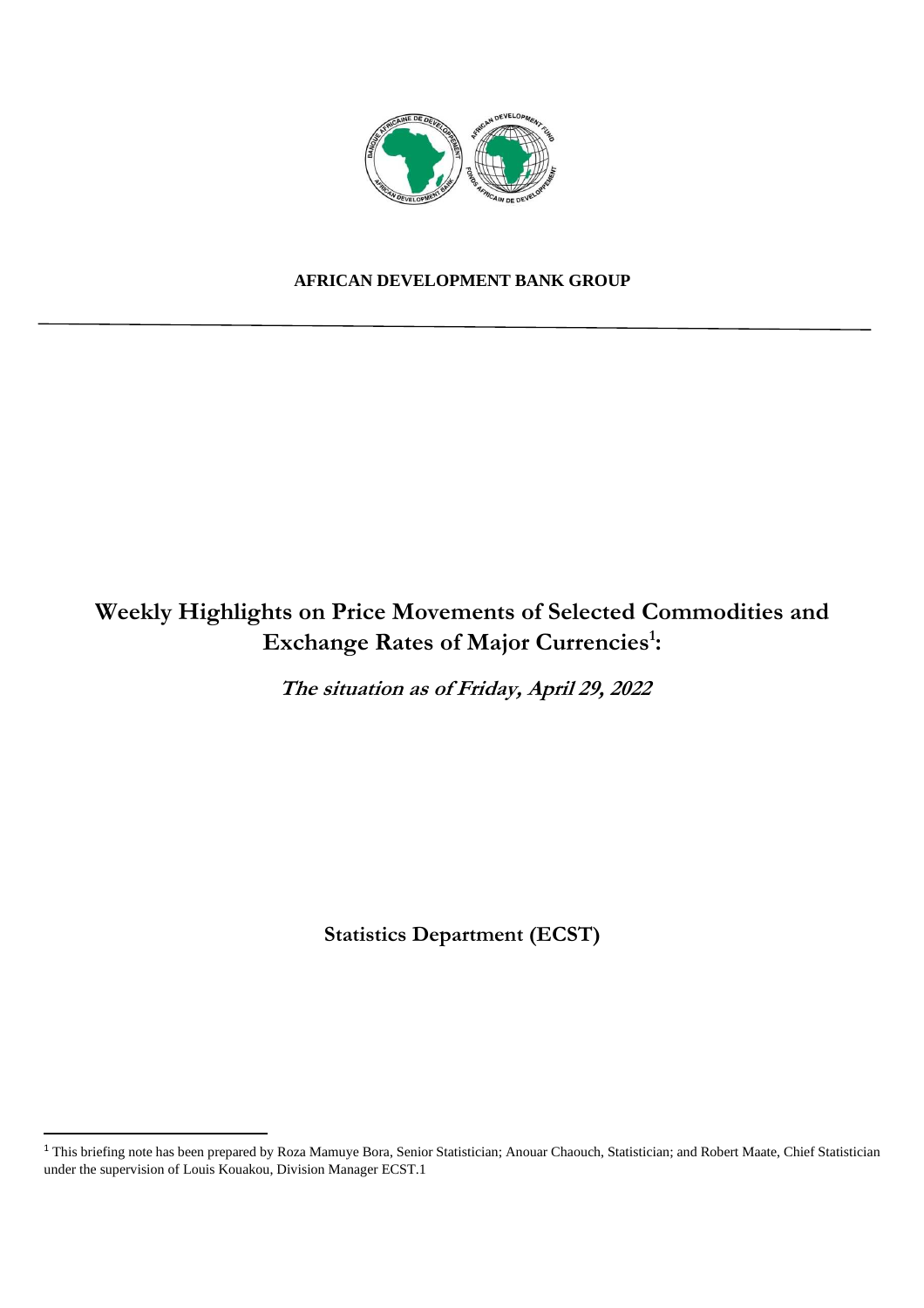# **Contents**

|                                                                                    | Page          |
|------------------------------------------------------------------------------------|---------------|
| <b>Highlights</b>                                                                  |               |
| Data Annexes: Weekly Price Movements of Selected Commodities                       | $\mathcal{L}$ |
| Data Annexes: Weekly Price Movements of Selected Commodities Since 7 February 2022 | 3             |
| Data Annexes: Weekly Rates Movements of Selected Exchange Rates                    |               |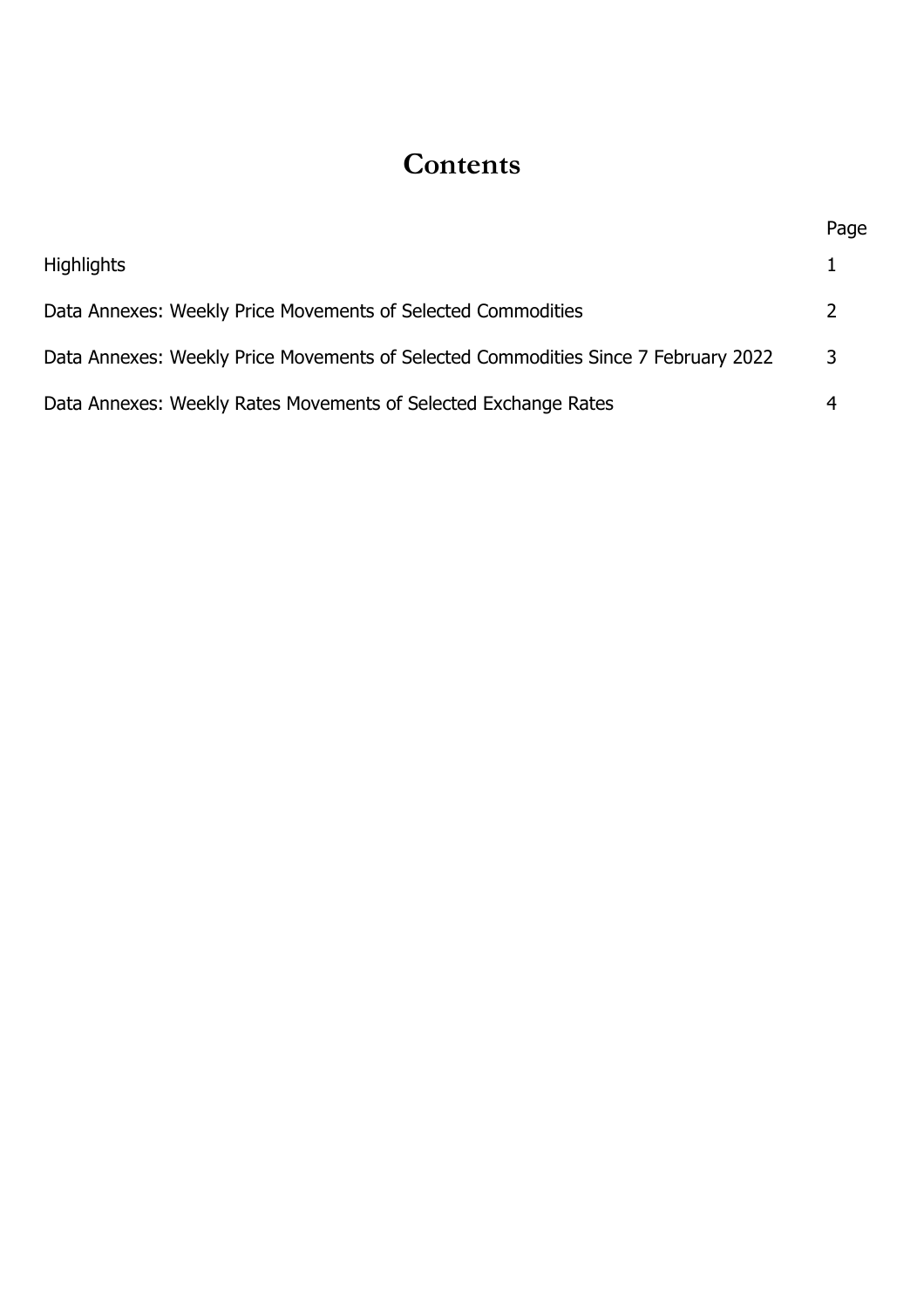## **Weekly Highlights on Movements of Prices for Selected Commodities and Exchange Rates of Major Currencies - Week ending 29 April 2022**

International prices for commodities such as agricultural, metal and fuel products continued to be volatile as a result of various global socio-economic and political trends. The past two months witnessed volatility in world prices for selected commodities. In the week ending April 29, 2022, prices of most commodities are higher compared to their levels in February 2022 and a year ago. Prices continued to fluctuate on a weekly basis.

#### **Energy**

**As of April 29, 2022, international price of crude oil, brent and WTI increased by 0.9 percent and 2.6 percent respectively, with even a higher rise for natural gas at 8.7 percent compared to the preceding week..** Compared to the same period of last year, prices of brent and WTI crude oil stood higher by 69.3 and 75.2 percent respectively, while the price of natural gas more than doubled during the same period. Similarly, in contrast to their levels on February 24, 2022, prices of brent crude oil, WTI crude oil and natural gas increased by 17.5 percent, 17.8 percent and 54.2 percent respectively.

#### **Metal**

**International prices of selected metals specifically silver, gold, copper and nickel declined at varying degrees on a weekly basis during the week of April 29, 2022, while price of platinum recorded a slight increase.** The declines were 5.7 percent, 1.8 percent, 3.4 percent and 4.0 percent for silver, gold and nickel respectively. On the other hand, year-on year comparison indicates that prices of gold, copper and nickel remained higher by respective levels of 7.2 percent and 84.1 percent, while prices of platinum, silver and copper were lower by 21.6 percent, 12.4 percent and 1.2 percent respectively. Compared to February 24, 2022, all except, nickel, recorded lower prices.

#### **Agricultural Commodities**

**International prices of agricultural products recorded varying degrees of increases, on annual basis, ranging between 78.9 percent for cotton and 5.6 percent for cocoa as of April 29, 2022.** During the same period, price of wheat (HRW) increased by 65.0 percent, coffee arabica (57.4 percent), corn CBT (16.6 percent), rice (27.8 percent) and sugar (21.8). On a weekly basis, however, the changes in prices were generally low and some commodities recorded declines in prices. Some of the commodities recorded marginal weekly price increases, the highest weekly price increase was recorded for cotton at 7.2 percent followed by rice (5.5 percent), cocoa (3.6 percent), corn-CBT (3.2 percent) and sugar (0.1 percent). Meanwhile, prices of wheat HRW and coffee arabica recorded weekly declines of 3.8 percent and 2.1 respectively. World prices of the selected agricultural commodities remained higher on April 29, 2022, compared to their levels as of February 24, 2022, except for coffee arabica which is lower by 7.0 percent.

#### **Fertilizers**

Fertilizers are among the commodities that saw increases in international prices in the last few weeks. As of April 29, 2022, prices of phosphoric rock, TSP and DAP were higher than their levels a year ago by 161.9 percent, 120.0 percent and 72.7 percent respectively. However, on a weekly basis, world prices of phosphoric rock remained unchanged, although price of DAP and TSP declined by 2.1 percent and 1.8 percent respectively. Compared to their prices on February 24, 2022, an increase of 48.6 percent was recorded for TSP followed by phosphoric rock (34.1 percent) and DAP (9.8 percent).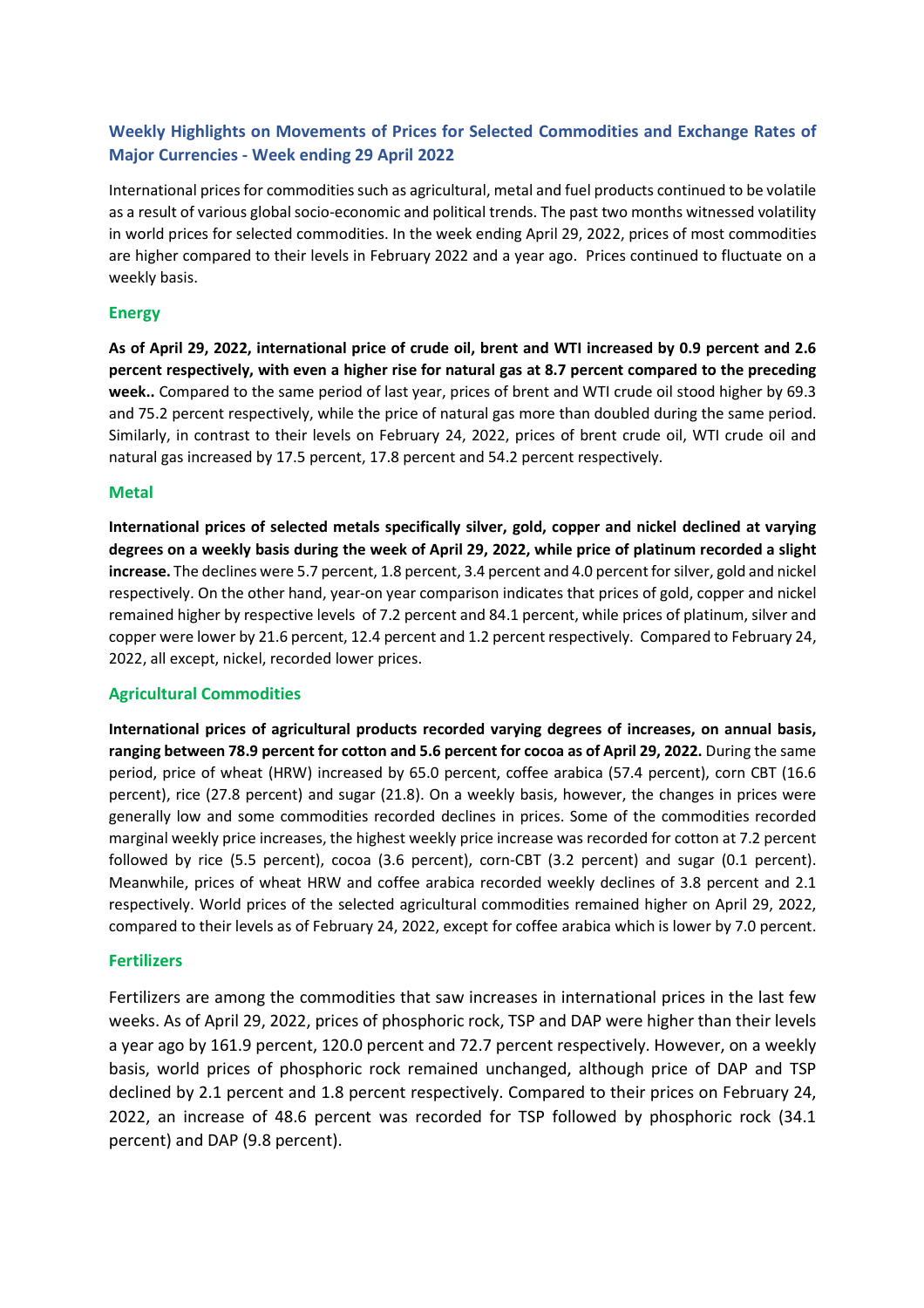#### **Exchange rate**

**Major global currencies specifically Euro, British Pound (GBP), Yen (JPY) and Chinese Yuan (CNH) showed depreciations against the US dollar (USD) of 13.0 percent, 9.8 percent, 16.0 percent and 2.7 percent respectively on a year-on-year basis, during the week of April 29, 2022, while Russian Ruble (RUB) appreciated by 5.6.** A Similar trend was observed on a weekly basis, although at a lower magnitude, as Euro, JPY, GPB and CNH recorded depreciations, whereas RUB recorded an appreciation of 9.1 percent, as of April 29, 2022. Compared to their rates on February 24, 2022, Russian RUB recorded appreciation of 23.5 percent, while the other four currencies showed depreciation against USD, as of April 29, 2022.

**The trend of exchange rates for currencies of most African countries has been mixed and volatile**. From 36 African currencies, with updated data on exchange rate movements, 11 currencies recorded appreciations, while the rest depreciated against the USD on a weekly basis during the week of April 29, 2022. The highest weekly currency appreciation was recorded for Seychelles at 5.4 percent while the highest depreciation observed was for Ghana at 3.0 percent. On a year-on-year basis, however, only six countries recorded appreciation, albeit at a higher rate, while the rest recorded depreciations. Twenty African currencies depreciated by more than 5.0 percent on annual basis while five countries recorded appreciation ranging between 59.8 percent in Angola and 0.6 percent in Uganda.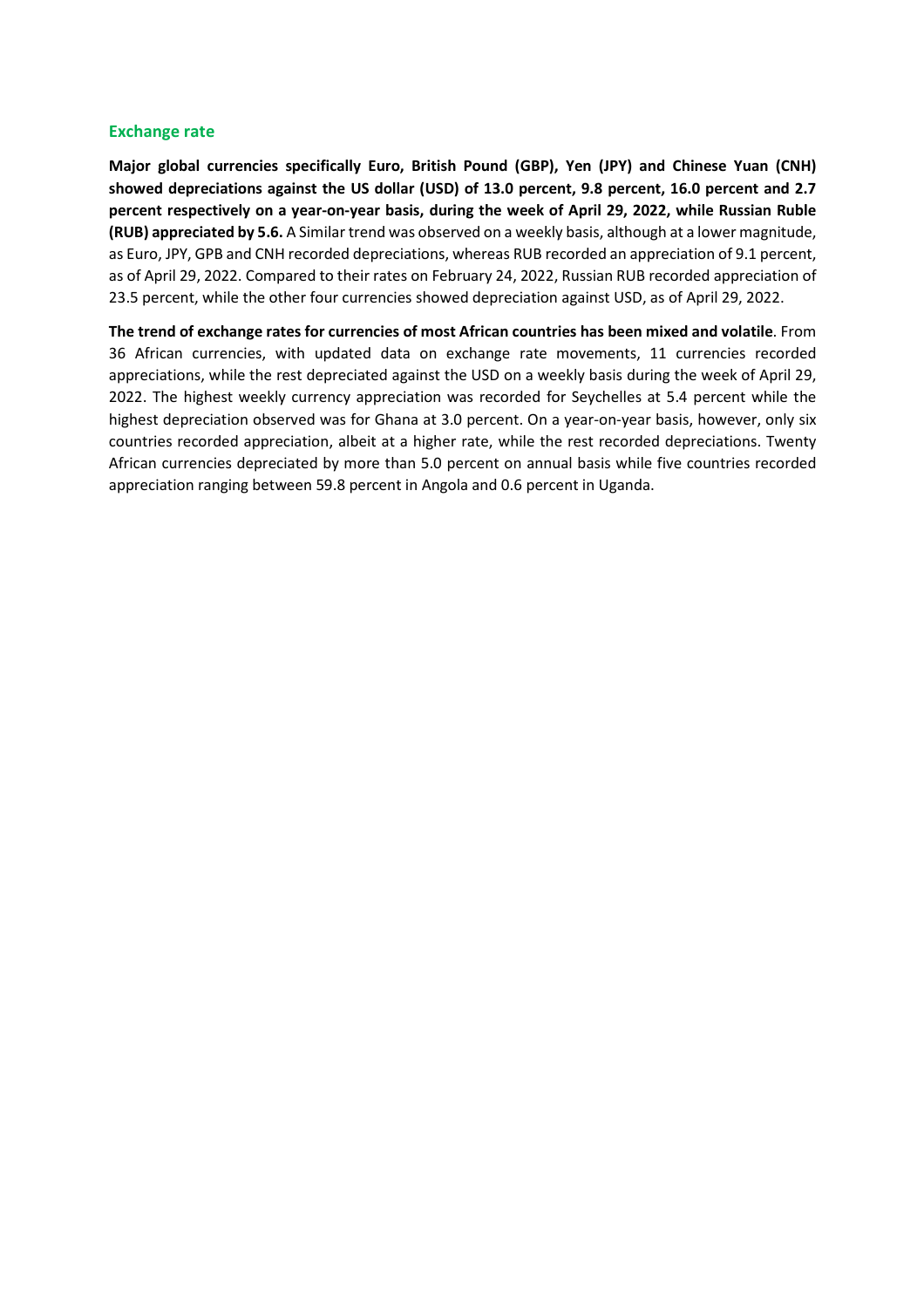

Sources: AfDB Statistics Department and Bloomberg

Notes: bbl = barrel; mmbtu = million British thermal units; t.oz = troy oz; cwt= Hunderweight; bu= Bushel; MT = Metric Ton; lb= Pound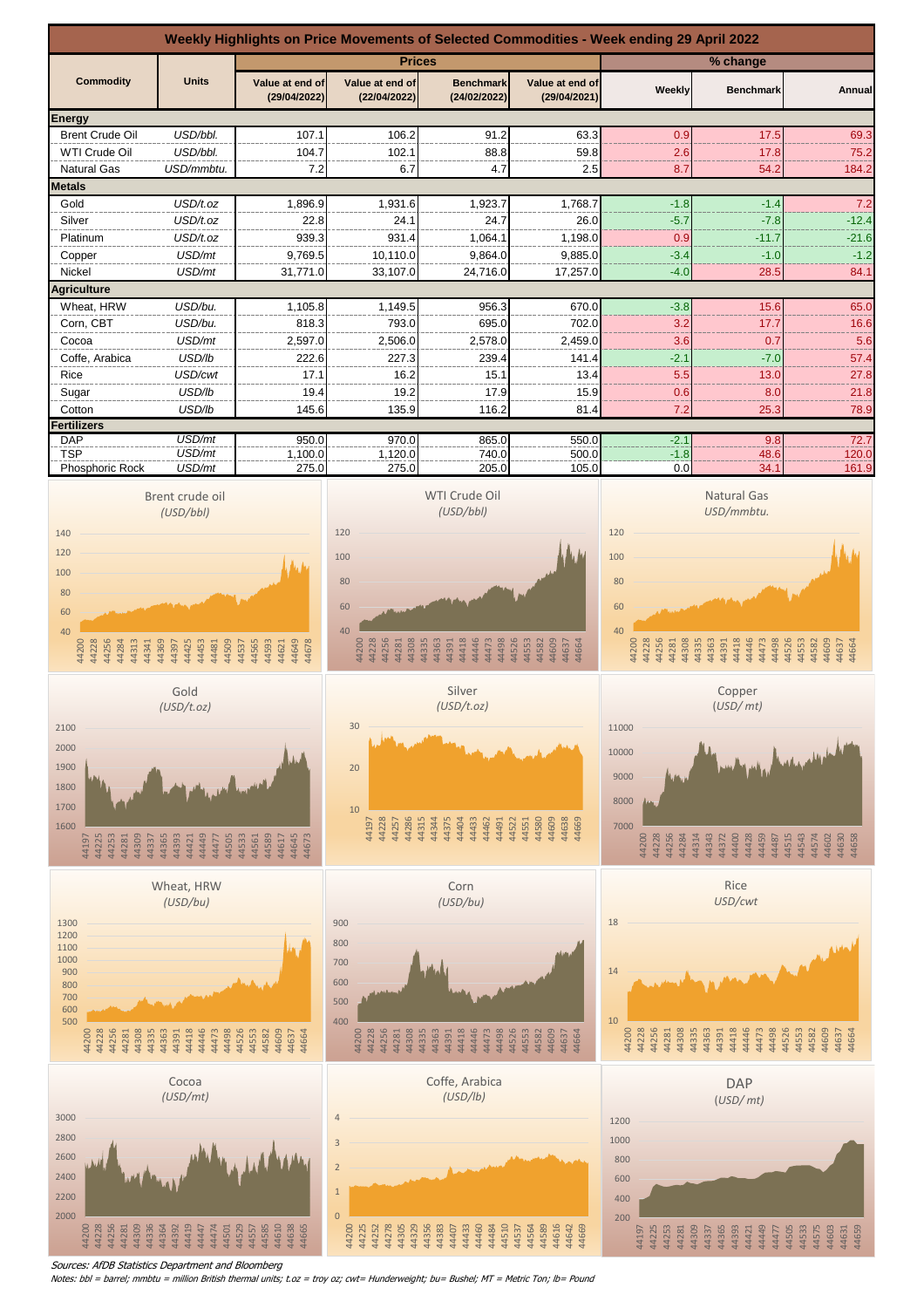| Daily Highlights on Price of Selected Commodities |                                         |                         |                    |                    |               |                    |                      |                         |                      |                |                    |                          |              |              |                |
|---------------------------------------------------|-----------------------------------------|-------------------------|--------------------|--------------------|---------------|--------------------|----------------------|-------------------------|----------------------|----------------|--------------------|--------------------------|--------------|--------------|----------------|
|                                                   | <b>Brent</b><br><b>Crude Oil</b>        | <b>WTI Crude</b><br>Oil | <b>Natural Gas</b> | Gold               | <b>Silver</b> | <b>Platinum</b>    | Copper               | <b>Nickel</b>           | Wheat,<br><b>HRW</b> | Corn, CBT      | Cocoa              | Coffe,<br><b>Arabica</b> | <b>Rice</b>  | <b>Sugar</b> | <b>Cotton</b>  |
|                                                   | USD/bbl.                                | USD/bbl.                | USD/mmbtu.         | USD/t.oz           | USD/t.oz      | USD/t.oz           | USD/mt               | USD/mt                  | USD/bu.              | USD/bu.        | USD/mt             | USD/lb                   | USD/cwt      | USD/lb       | USD/lb         |
| 7-Feb-22                                          | 88.8                                    | 87.0                    | 4.3                | 1,820.0            | 23.1          | 1,021.6            | 9,777.5              | 23,398.0                | 798.0                | 635.3          | 2,624.0            | 241.7                    | 15.5         | 17.7         | 120.3          |
| 8-Feb-22<br>9-Feb-22                              | 87.1<br>87.9                            | 85.3<br>86.2            | 4.3<br>4.1         | 1,827.5<br>1,834.2 | 23.2<br>23.3  | 1,039.0<br>1,038.7 | 9,781.0<br>10.059.0  | 22,692.0<br>23,187.0    | 806.5<br>818.5       | 632.3<br>646.8 | 2,669.0<br>2,756.0 | 249.0<br>258.4           | 15.3<br>15.1 | 17.7<br>18.0 | 121.3<br>121.2 |
| 10-Feb-22                                         | 87.8                                    | 86.0                    | 4.0                | 1,835.3            | 23.5          | 1,044.7            | 10,254.0             | 23,526.0                | 805.5                | 641.8          | 2,786.0            | 255.2                    | 14.8         | 17.9         | 120.5          |
| 11-Feb-22                                         | 89.8                                    | 88.1                    | 4.0                | 1,858.8            | 23.6          | 1,030.8            | 9,830.0              | 23,051.0                | 827.8                | 651.0          | 2,766.0            | 251.7                    | 15.2         | 17.8         | 120.1          |
| 14-Feb-22                                         | 91.2                                    | 89.6                    | 4.2                | 1,864.7            | 23.8          | 1,032.7            | 9,920.0              | 23,170.0                | 832.3                | 655.8          | 2,677.0            | 247.6                    | 15.1         | 17.7         | 117.9          |
| 15-Feb-22                                         | 87.9                                    | 86.4                    | 4.3                | 1,853.0            | 23.3          | 1,024.5            | 9,968.5              | 23,292.0                | 810.5                | 638.0          | 2,667.0            | 251.9                    | 14.8         | 17.6         | 118.0          |
| 16-Feb-22<br>17-Feb-22                            | 89.1<br>87.7                            | 87.8<br>86.4            | 4.6<br>4.5         | 1,869.1<br>1,897.7 | 23.6<br>23.8  | 1,064.1            | 9,992.5<br>9,929.0   | 23,406.0<br>23,886.0    | 813.5<br>829.0       | 647.0<br>650.0 | 2,611.0<br>2,589.0 | 252.3                    | 14.9         | 17.6<br>17.7 | 116.8          |
| 18-Feb-22                                         | 88.4                                    | 86.9                    | 4.4                | 1,898.4            | 23.9          | 1,091.5<br>1,072.3 | 9,956.0              | 24,144.0                | 840.8                | 654.3          | 2,573.0            | 251.5<br>246.9           | 14.9<br>14.9 | 17.6         | 116.7<br>118.1 |
| 21-Feb-22                                         | 89.7                                    |                         | $\cdots$           | 1,897.7            | 23.9          | 1,073.7            | 9,898.0              | 24,349.0                |                      |                |                    |                          |              | $\cdot$      |                |
| 22-Feb-22                                         | 90.2                                    | 88.7                    | 4.5                | 1,903.4            | 24.3          | 1,085.1            | 9,915.0              | 24,558.0                | 886.5                | 674.8          | 2,611.0            | 248.5                    | 15.1         | 17.9         | 117.4          |
| 23-Feb-22                                         | 90.8                                    | 89.1                    | 4.6                | 1,908.4            | 24.5          | 1,093.3            | 9,866.0              | 24,396.0                | 916.3                | 683.8          | 2,626.0            | 248.6                    | 15.1         | 17.9         | 118.4          |
| 24-Feb-22                                         | 91.2                                    | 88.8                    | 4.7                | 1,923.7            | 24.7          | 1,064.1            | 9,864.0              | 24,716.0                | 956.3                | 695.0          | 2,578.0            | 239.4                    | 15.1         | 17.9         | 116.2          |
| 25-Feb-22                                         | 90.1                                    | 87.9                    | 4.5                | 1,889.3            | 24.3          | 1,059.4            | 9,873.0              | 24,361.0                | 881.3                | 659.5          | 2,576.0            | 240.1                    | 15.1         | 17.6         | 115.3          |
| 28-Feb-22<br>1-Mar-22                             | 92.9<br>98.0                            | 91.0<br>96.2            | 4.5<br>4.6         | 1,899.3<br>1,934.9 | 24.4<br>25.3  | 1,042.9<br>1,054.7 | 9,883.5<br>10,061.5  | 24,282.0<br>25,103.0    | 940.8<br>990.8       | 697.5<br>739.8 | 2,491.0<br>2,483.0 | 234.3<br>237.3           | 15.4<br>15.9 | 17.7<br>18.3 | 115.8<br>119.2 |
| 2-Mar-22                                          | 104.2                                   | 102.4                   | 4.8                | 1,918.7            | 25.1          | 1,065.7            | 10,166.0             | 25,879.0                | 1,058.0              | 739.0          | 2,491.0            | 230.5                    | 15.9         | 18.6         | 115.1          |
| 3-Mar-22                                          | 103.0                                   | 100.7                   | 4.8                | 1,932.0            | 25.1          | 1,080.1            | 10,351.0             | 26,897.0                | 1,133.0              | 751.3          | 2,524.0            | 224.2                    | 16.0         | 18.9         | 115.9          |
| 4-Mar-22                                          | 110.9                                   | 108.1                   | 5.1                | 1,970.7            | 25.7          | 1,128.1            | 10,674.0             | 28,919.0                | 1,174.5              | 756.5          | 2,582.0            | 224.2                    | 16.1         | 19.4         | 113.1          |
| 7-Mar-22                                          | 115.1                                   | 111.7                   | 4.9                | 1,984.2            | 25.4          | 1,119.2            | 10,281.5             | 48,078.0                | 1,233.8              | 749.3          | 2,597.0            | 225.5                    | 15.9         | 19.3         | 112.7          |
| 8-Mar-22                                          | 119.3                                   | 115.2                   | 4.6                | 2,029.9            | 26.2          | 1,142.6            | 10,209.0             | $\cdots$                | 1,178.3              | 754.5          | 2,597.0            | 234.1                    | 15.7         | 19.4         | 113.5          |
| 9-Mar-22<br>10-Mar-22                             | 103.5<br>102.4                          | 101.0<br>99.6           | 4.6<br>4.7         | 1,985.6<br>2,004.0 | 25.6<br>26.0  | 1,084.9<br>1,081.3 | 10,001.5<br>10,117.0 | $\cdots$                | 1,093.3<br>1,054.3   | 735.0<br>757.8 | 2,624.0<br>2,643.0 | 230.5<br>225.2           | 15.5<br>15.6 | 18.9<br>19.1 | 113.2<br>113.0 |
| 11-Mar-22                                         | 106.2                                   | 103.2                   | 4.8                | 1,988.5            | 25.9          | 1,082.1            | 10,183.5             | m.                      | 1,081.0              | 764.5          | 2,580.0            | 223.0                    | 15.5         | 19.2         | 116.8          |
| 14-Mar-22                                         | 100.6                                   | 98.4                    | 4.8                | 1,957.9            | 25.1          | 1,043.9            | 9,935.0              | $\cdots$<br>$\dddot{=}$ | 1,085.5              | 728.3          | 2,571.0            | 219.7                    | 15.6         | 19.1         | 115.1          |
| 15-Mar-22                                         | 95.6                                    | 92.8                    | 4.7                | 1,924.4            | 25.0          | 996.7              | 9,904.0              | $\ldots$                | 1,143.5              | 758.0          | 2,461.0            | 212.3                    | 16.2         | 18.7         | 115.1          |
| 16-Mar-22                                         | 93.7                                    | 91.6                    | 4.8                | 1,908.1            | 24.6          | 1,008.3            | 10,054.0             | 45,590.0                | 1,058.5              | 730.0          | 2,471.0            | 218.6                    | 15.9         | 18.6         | 116.0          |
| 17-Mar-22                                         | 101.0                                   | 99.4                    | 5.1                | 1,942.5            | 25.3          | 1,026.4            | 10,243.0             | 41,945.0                | 1,083.3              | 754.5          | 2,504.0            | 217.3                    | 15.7         | 18.7         | 118.1          |
| 18-Mar-22                                         | 102.5                                   | 100.7                   | 4.9                | 1,921.6            | 25.0          | 1,027.0            | 10,331.0             | 36,915.0                | 1,062.0              | 741.8          | 2,537.0            | 220.3                    | 15.6         | 18.9         | 123.0          |
| 21-Mar-22<br>22-Mar-22                            | 108.6<br>108.5                          | 107.1<br>106.6          | 5.0<br>5.3         | 1,932.0<br>1,920.5 | 25.1<br>24.8  | 1,042.8<br>1,024.1 | 10,295.0<br>10,268.0 | 31,380.0<br>28,159.0    | 1,103.3<br>1,109.8   | 756.3<br>753.0 | 2,521.0<br>2,586.0 | 225.9<br>225.1           | 15.9<br>16.0 | 19.3<br>19.2 | 126.2<br>126.3 |
| 23-Mar-22                                         | 113.9                                   | 112.0                   | 5.3                | 1,936.7            | 25.1          | 1,019.7            | 10,438.5             | 32,380.0                | 1,105.5              | 757.8          | 2,631.0            | 225.3                    | 16.0         | 19.2         | 126.3          |
| 24-Mar-22                                         | 111.5                                   | 109.4                   | 5.5                | 1,965.0            | 25.6          | 1,029.4            | 10,349.5             | 37,235.0                | 1,090.3              | 748.3          | 2,583.0            | 221.9                    | 16.0         | 19.3         | 127.4          |
| 25-Mar-22                                         | 113.6                                   | 111.1                   | 5.7                | 1,958.3            | 25.5          | 1,005.4            | 10,267.0             | 35,491.0                | 1,107.0              | 754.0          | 2,562.0            | 221.9                    | 16.3         | 19.6         | 132.4          |
| 28-Mar-22                                         | 106.2                                   | 103.4                   | 5.6                | 1,938.5            | 25.1          | 992.9              | 10,341.0             | 32,725.0                | 1,069.5              | 748.5          | 2,602.0            | 214.6                    | 16.0         | 19.6         | 135.3          |
| 29-Mar-22                                         | 104.7                                   | 102.1                   | 5.4                | 1,915.5            | 24.6          | 980.0              | 10,316.5             | 31,803.0                | 1,024.3              | 726.3          | 2,639.0            | 215.7                    | 15.7         | 19.1         | 133.3          |
| 30-Mar-22<br>31-Mar-22                            | 108.6<br>102.7                          | 105.7<br>98.5           | 5.7<br>5.7         | 1,932.2<br>1,944.5 | 25.0<br>24.9  | 997.7<br>992.4     | 10,367.5<br>10,375.0 | 32,893.0<br>32,107.0    | 1,044.8<br>1,029.8   | 738.0<br>748.8 | 2,651.0<br>2,650.0 | 221.9<br>226.4           | 15.9<br>16.0 | 19.5<br>19.5 | 136.2<br>132.1 |
| 1-Apr-22                                          | 102.8                                   | 97.9                    | 5.8                | 1,925.7            | 24.6          | 989.6              | 10,353.5             | 33,223.0                | 1,013.8              | 735.0          | 2,599.0            | 228.4                    | 16.0         | 19.4         | 130.9          |
| 4-Apr-22                                          | 106.0                                   | 101.8                   | 5.8                | 1,931.7            | 24.5          | 989.2              | 10,469.0             | 33,245.0                | 1,039.3              | 750.5          | 2,562.0            | 230.6                    | 16.0         | 19.6         | 134.3          |
| 5-Apr-22                                          | 105.2                                   | 100.7                   | 6.1                | 1,923.6            | 24.4          | 973.3              | 10,455.0             | 33,312.0                | 1,084.3              | 759.8          | 2,534.0            | 231.3                    | 16.0         | 19.7         | 134.0          |
| 6-Apr-22                                          | 100.3                                   | 95.4                    | 6.1                | 1,925.0            | 24.4          | 954.6              | 10,305.0             | 33,467.0                | 1,086.0              | 756.5          | 2,549.0            | 227.6                    | 15.9         | 19.6         | 132.6          |
| 7-Apr-22                                          | 100.1                                   | 95.5                    | 6.4                | 1,934.3            | 24.5          | 959.5              | 10,311.5             | 33,698.0                | 1,073.3              | 757.8          | 2,574.0            | 226.2                    | 15.8         | 19.8         | 131.4          |
| 8-Apr-22<br>11-Apr-22                             | 102.2<br>98.3                           | 97.7<br>93.9            | 6.4<br>6.7         | 1,947.5<br>1,941.5 | 24.8<br>24.8  | 979.2<br>978.0     | 10,323.5<br>10,200.5 | 33,855.0<br>32,483.0    | 1,110.0<br>1,145.5   | 768.8<br>764.5 | 2,620.0<br>2,616.0 | 231.7<br>236.6           | 15.8<br>15.6 | 20.4<br>20.3 | 131.1<br>133.5 |
| 12-Apr-22                                         | 104.2                                   | 100.2                   | 6.8                | 1,974.1            | 25.6          | 977.1              | 10,342.5             | 32,488.0                | 1,166.8              | 776.3          | 2,583.0            | 233.6                    | 15.7         | 20.2         | 137.5          |
| 13-Apr-22                                         | 108.1                                   | 103.8                   | 7.1                | 1,979.0            | 25.7          | 990.8              | 10,299.0             | 32,981.0                | 1,178.0              | 783.5          | 2,583.0            | 225.1                    | 15.8         | 20.1         | 141.5          |
| 14-Apr-22                                         | 110.8                                   | 106.4                   | 7.4                | 1,971.2            | 25.5          | 991.0              | 10,315.0             | 33,175.0                | 1,157.3              | 790.3          | 2,583.0            | 223.6                    | 16.2         | 20.1         | 140.7          |
| 15-Apr-22                                         | 1221                                    | $\overline{\mathbf{u}}$ | $\cdots$           | 1,978.2            | 25.6          | 992.9              | للمنتقذ              | um.                     | m.                   | $\cdots$       | m.                 |                          | $\cdots$     | $\mathbf{r}$ | żн.            |
| 18-Apr-22                                         | 111.9                                   | 107.6                   | 8.0                | 1,986.6            | 26.0          | 1,020.6            | $\mathbb{R}^2$       | $\cdots$                | 1,189.0              | 813.3          | 2,525.0            | 223.5                    | 16.6         | 20.3         | 143.3          |
| 19-Apr-22<br>20-Apr-22                            | 106.6<br>106.3                          | 102.1<br>102.2          | 7.3<br>7.1         | 1,957.5<br>1,953.4 | 25.3<br>25.2  | 990.1<br>990.5     | 10,304.5<br>10,223.0 | 33,768.0<br>33,505.0    | 1,176.3<br>1,169.5   | 804.0<br>815.8 | 2,525.0<br>2,536.0 | 221.3<br>218.8           | 16.1<br>16.1 | 19.7<br>19.6 | 138.3<br>138.9 |
| 21-Apr-22                                         | 108.0                                   | 103.8                   | 7.1                | 1,940.6            | 24.5          | 971.2              | 10,285.0             | 33,911.0                | 1,143.5              | 799.3          | 2,540.0            | 228.2                    | 16.2         | 19.9         | 137.9          |
| 22-Apr-22                                         | 106.2                                   | 102.1                   | 6.7                | 1,931.6            | 24.1          | 931.4              | 10,110.0             | 33,107.0                | 1,149.5              | 793.0          | 2,506.0            | 227.3                    | 16.2         | 19.2         | 135.9          |
| 25-Apr-22                                         | 102.2                                   | 98.5                    | 6.8                | 1,897.7            | 23.7          | 922.0              | 9,769.0              | 32,636.0                | 1,153.0              | 800.3          | 2,432.0            | 220.8                    | 16.3         | 19.0         | 135.4          |
| 26-Apr-22                                         | 104.6                                   | 101.7                   | 7.0                | 1,903.3            | 23.5          | 919.3              | 9,860.0              | 33,076.0                | 1,164.5              | 803.3          | 2,557.0            | 221.4                    | 16.8         | 19.0         | 135.7          |
| 27-Apr-22                                         | 105.0                                   | 102.0                   | 7.3                | 1,887.6            | 23.4          | 920.4              | 9,856.0              | 33,300.0                | 1,154.0              | 815.5          | 2,572.0            | 216.0                    | 16.7         | 19.0         | 140.7          |
| 28-Apr-22                                         | 107.3                                   | 105.4                   | 6.9                | 1,888.7            | 23.1          | 919.9              | 9,697.0              | 32,977.0                | 1,141.3              | 816.0          | 2,601.0            | 217.9                    | 16.8         | 19.4         | 147.7          |
| 29-Apr-22                                         | 107.1<br>Data not available at this day | 104.7                   | 7.2                | 1,896.9            | 22.8          | 939.3              | 9,769.5              | 31,771.0                | 1,105.8              | 818.3          | 2,597.0            | 222.6                    | 17.1         | 19.4         | 145.6          |
| Sources: AfDB Statistics Department and Bloomberg |                                         |                         |                    |                    |               |                    |                      |                         |                      |                |                    |                          |              |              |                |